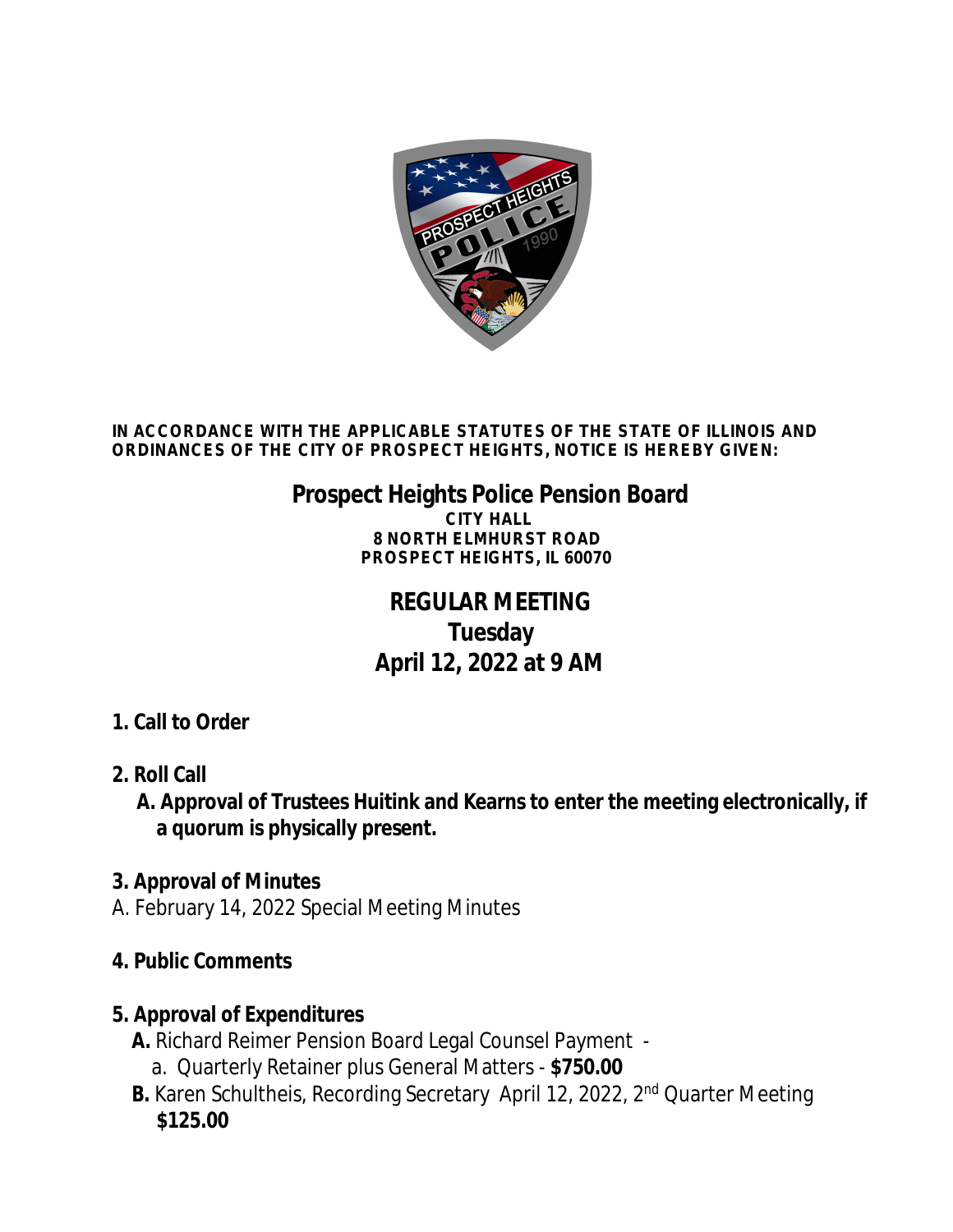### **C.** Invoices

a. Invoice #56764 – Accounting and Administrative Services (7/20/2021) -

#### **\$725.00**

b. Invoice #64072 - Professional Services with the preparation of payroll tax returns (including 1099's) for the calendar year ended - **\$505.00** c. Invoice #64038 – Professional Services of February, 2022 - **\$725.00**

**D. Payment of Expenditures** 

## **6. Pension Board Investment Report**

#### **7. Pension Board Legal Counsel Report**

**A**.IPOPIF Cash Management Information and Access for Article 3 Pension Funds

#### **8. Pension Board Lauterbach and Amen Monthly Financial Report A.** Global Cash Movement – Crista Birkenheier

#### **9. Old Business**

- **A.** Discussion of Village Bank and Trust funds
- **B.** Trustee Huitink reappointed by City Council at the February 28, 2022 City Council Meeting
- **C.** Webber Portability Application

## **10. New Business**

- **A.** Fiduciary Insurance Renewal Greg Kiesewetter, Cook Castle Associates
- **B.** Rebalance portfolio to conform with statutory asset allocation prior to close of fiscal year
- **C.** Election of active/retired/disabled Trustees
- **D.** Review and modification of Board's Investment policy
- **E.** Authorize preparation of annual Department of Insurance Report
- **F.** Authorize Payment of Annual Department of Insurance Compliance Fee
- **G.** Status of Independent Audit Report (Due within 6 months of close of fiscal year beginning with fiscal year 2016)
- **H.** Review and/or modification of Board's Administrative Rules and Regulations
- **I.** Annual filing of statement of economic interest statements for each Trustee
- **J.** Chief Zawlocki Retirement effective May 13, 2022
- **K.** Resignation of Alan Thibeault effective March 13, 2022 lump sum contribution requested by the officer
- **L.** Officer Victor Castillo resignation and reimbursement
- **M.** Part/Time Officer Michael Cierniak upgraded to Full/Time
- **N.** New Officer Jorge Gutierrez hired